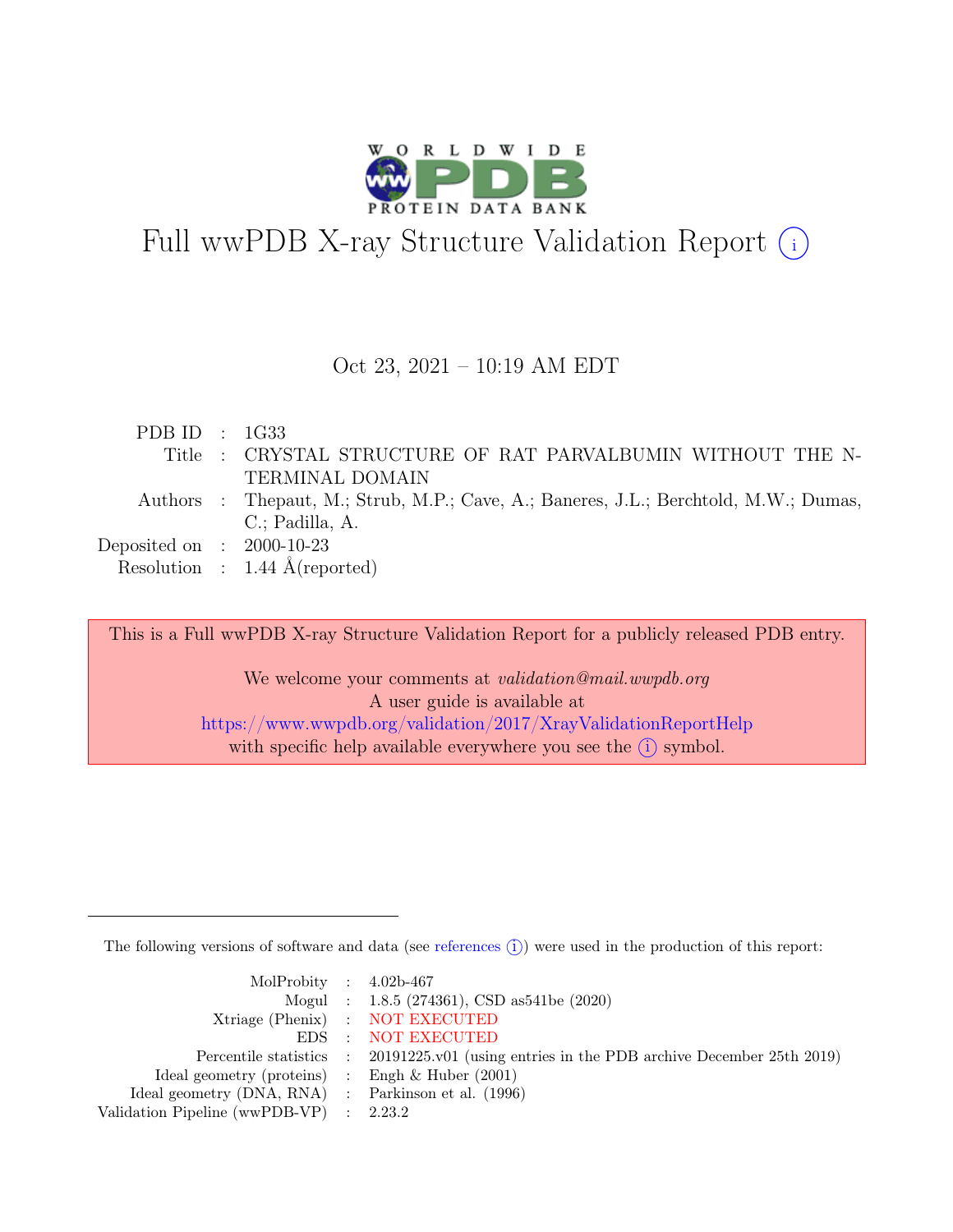# 1 Overall quality at a glance  $(i)$

The following experimental techniques were used to determine the structure: X-RAY DIFFRACTION

The reported resolution of this entry is 1.44 Å.

Percentile scores (ranging between 0-100) for global validation metrics of the entry are shown in the following graphic. The table shows the number of entries on which the scores are based.



| Metric                | Whole archive | Similar resolution                                 |  |  |
|-----------------------|---------------|----------------------------------------------------|--|--|
|                       | $(\#Entries)$ | $(\text{\#Entries, resolution range}(\text{\AA}))$ |  |  |
| Clashscore            | 141614        | $2086(1.46-1.42)$                                  |  |  |
| Ramachandran outliers | 138981        | $2047(1.46-1.42)$                                  |  |  |
| Sidechain outliers    | 138945        | $2047(1.46-1.42)$                                  |  |  |

The table below summarises the geometric issues observed across the polymeric chains and their fit to the electron density. The red, orange, yellow and green segments of the lower bar indicate the fraction of residues that contain outliers for  $\geq$ =3, 2, 1 and 0 types of geometric quality criteria respectively. A grey segment represents the fraction of residues that are not modelled. The numeric value for each fraction is indicated below the corresponding segment, with a dot representing fractions  $\epsilon = 5\%$ 

Note EDS was not executed.

| $\sim$ 1<br>hain | Length       | Quality of chain |    |
|------------------|--------------|------------------|----|
|                  |              |                  |    |
| . .              | $\mathbf{a}$ | 92%              | 8% |

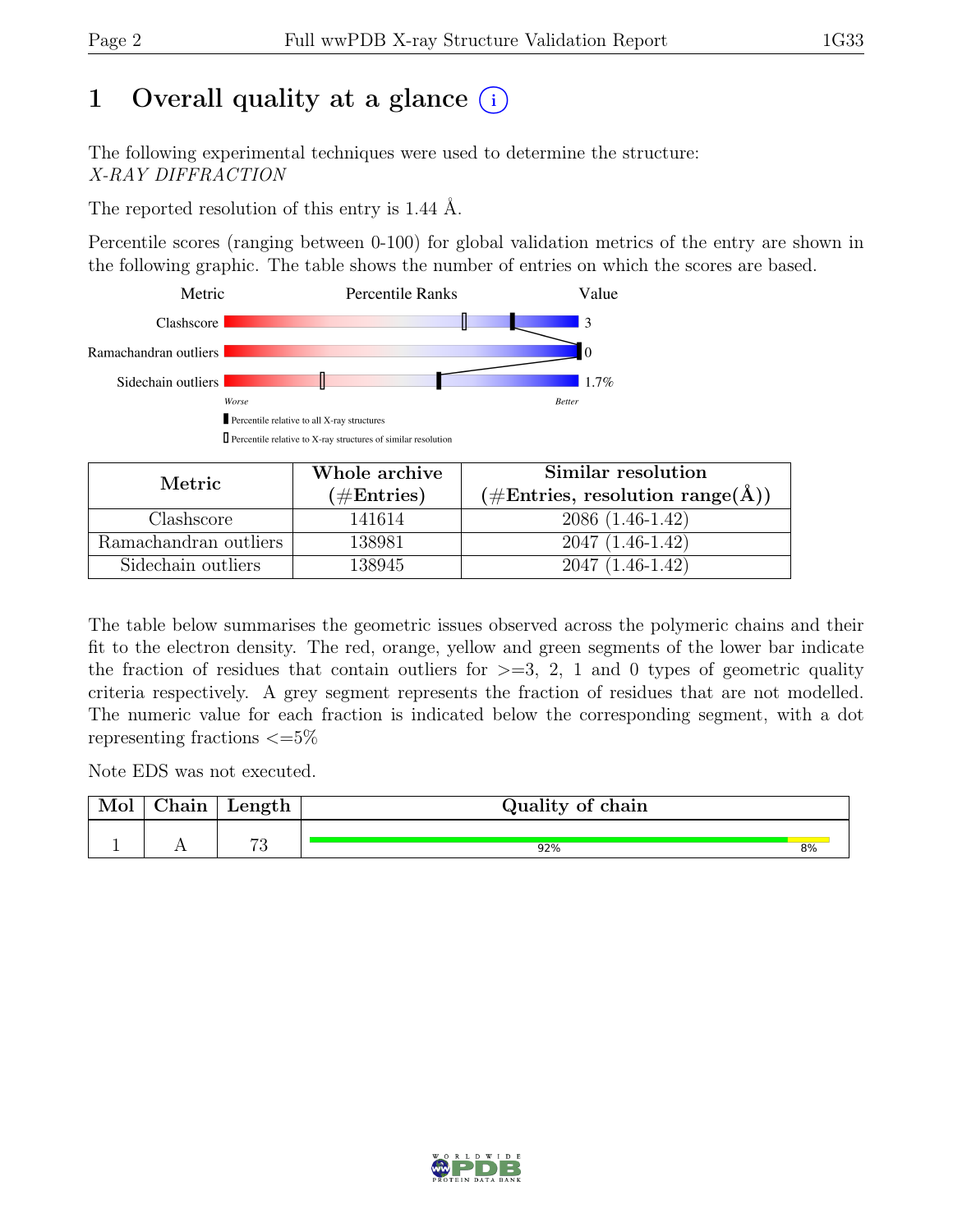# 2 Entry composition (i)

There are 4 unique types of molecules in this entry. The entry contains 620 atoms, of which 0 are hydrogens and 0 are deuteriums.

In the tables below, the ZeroOcc column contains the number of atoms modelled with zero occupancy, the AltConf column contains the number of residues with at least one atom in alternate conformation and the Trace column contains the number of residues modelled with at most 2 atoms.

• Molecule 1 is a protein called PARVALBUMIN ALPHA.

| Mol | Chain   Residues | Atoms                 |     |    |     | $ZeroOcc \mid AltConf \mid Trace$ |  |
|-----|------------------|-----------------------|-----|----|-----|-----------------------------------|--|
|     | 73               | $\text{Total}$<br>566 | 354 | 88 | 121 |                                   |  |

There is a discrepancy between the modelled and reference sequences:

| Chain | Residue   Modelled   Actual | Comment                                    | Reference |
|-------|-----------------------------|--------------------------------------------|-----------|
|       | MET                         | $\pm$ engineered mutation $\pm$ UNP P02625 |           |

• Molecule 2 is CALCIUM ION (three-letter code: CA) (formula: Ca).

|  | Mol   Chain   Residues | Atoms    | $\vert$ ZeroOcc $\vert$ AltConf |  |
|--|------------------------|----------|---------------------------------|--|
|  |                        | Total Ca |                                 |  |

• Molecule 3 is SULFATE ION (three-letter code: SO4) (formula: O<sub>4</sub>S).



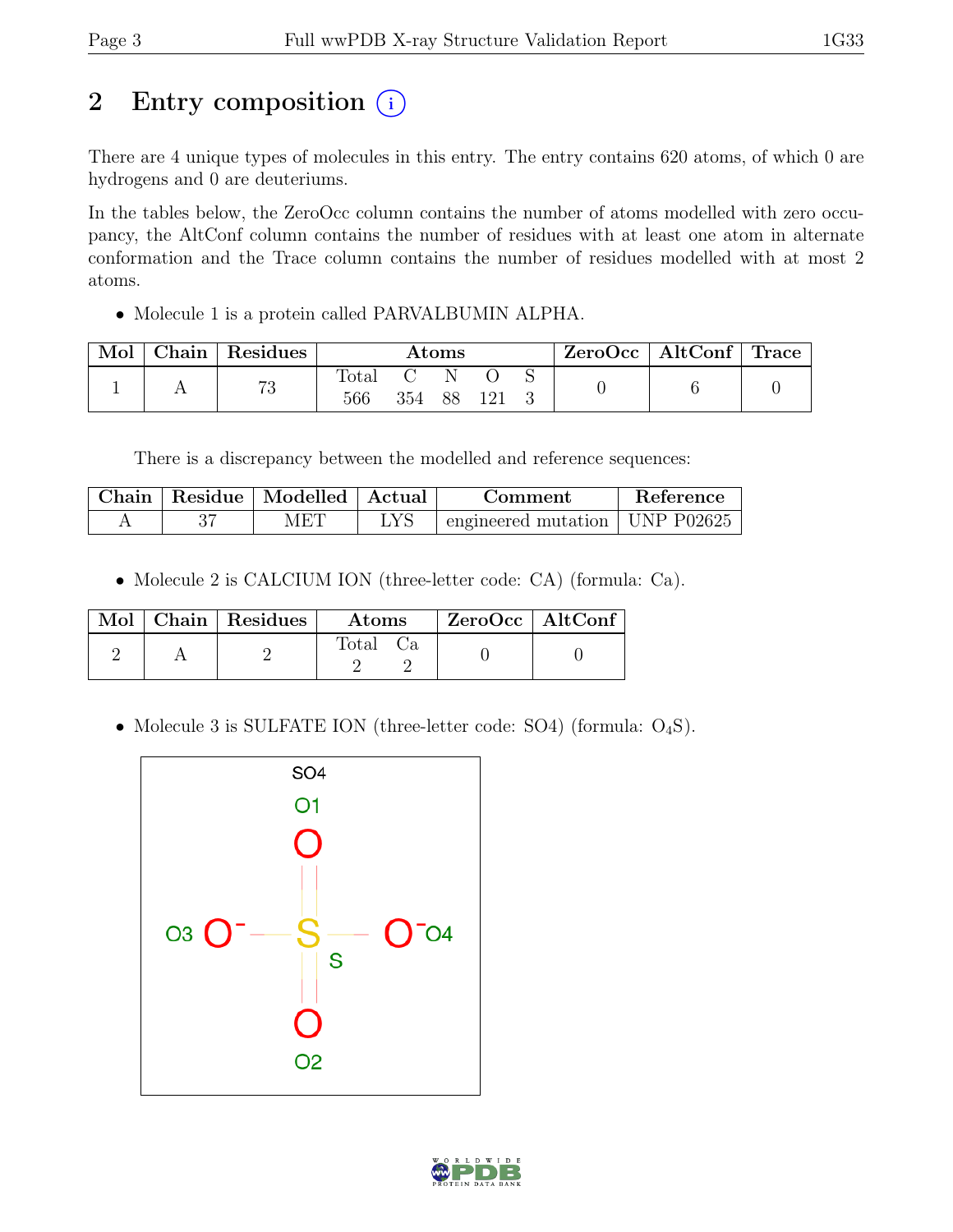|  | $\text{Mol}$   Chain   Residues $\textsuperscript{!}$ | <b>Atoms</b> |  | $ZeroOcc \   \$ AltConf |
|--|-------------------------------------------------------|--------------|--|-------------------------|
|  |                                                       | Total        |  |                         |

 $\bullet\,$  Molecule 4 is water.

|  | Mol   Chain   Residues | Atoms | $ZeroOcc \   \ AltConf \$ |  |
|--|------------------------|-------|---------------------------|--|
|  |                        | Total |                           |  |

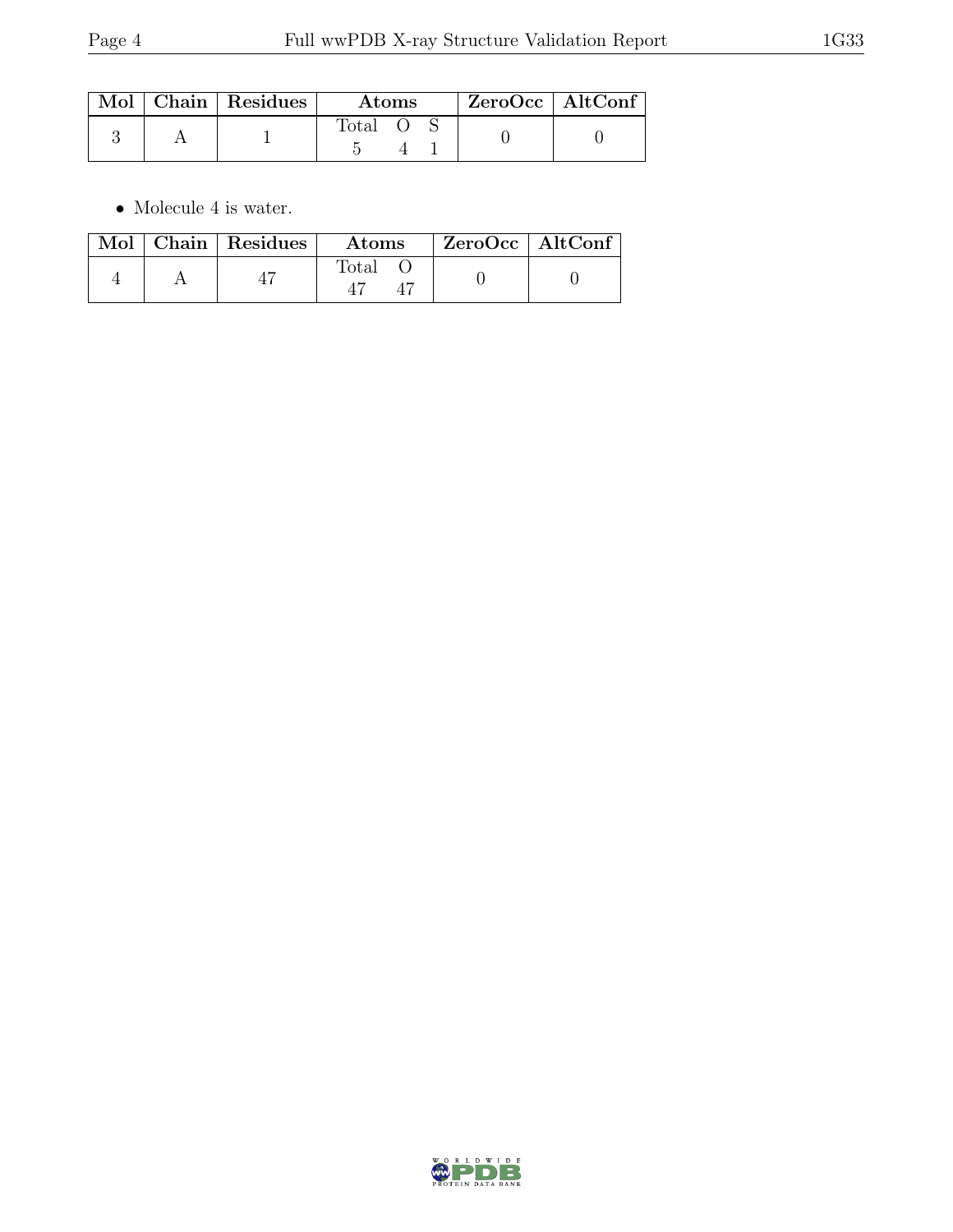# 3 Residue-property plots  $(i)$

These plots are drawn for all protein, RNA, DNA and oligosaccharide chains in the entry. The first graphic for a chain summarises the proportions of the various outlier classes displayed in the second graphic. The second graphic shows the sequence view annotated by issues in geometry. Residues are color-coded according to the number of geometric quality criteria for which they contain at least one outlier: green  $= 0$ , yellow  $= 1$ , orange  $= 2$  and red  $= 3$  or more. Stretches of 2 or more consecutive residues without any outlier are shown as a green connector. Residues present in the sample, but not in the model, are shown in grey.

Note EDS was not executed.

• Molecule 1: PARVALBUMIN ALPHA



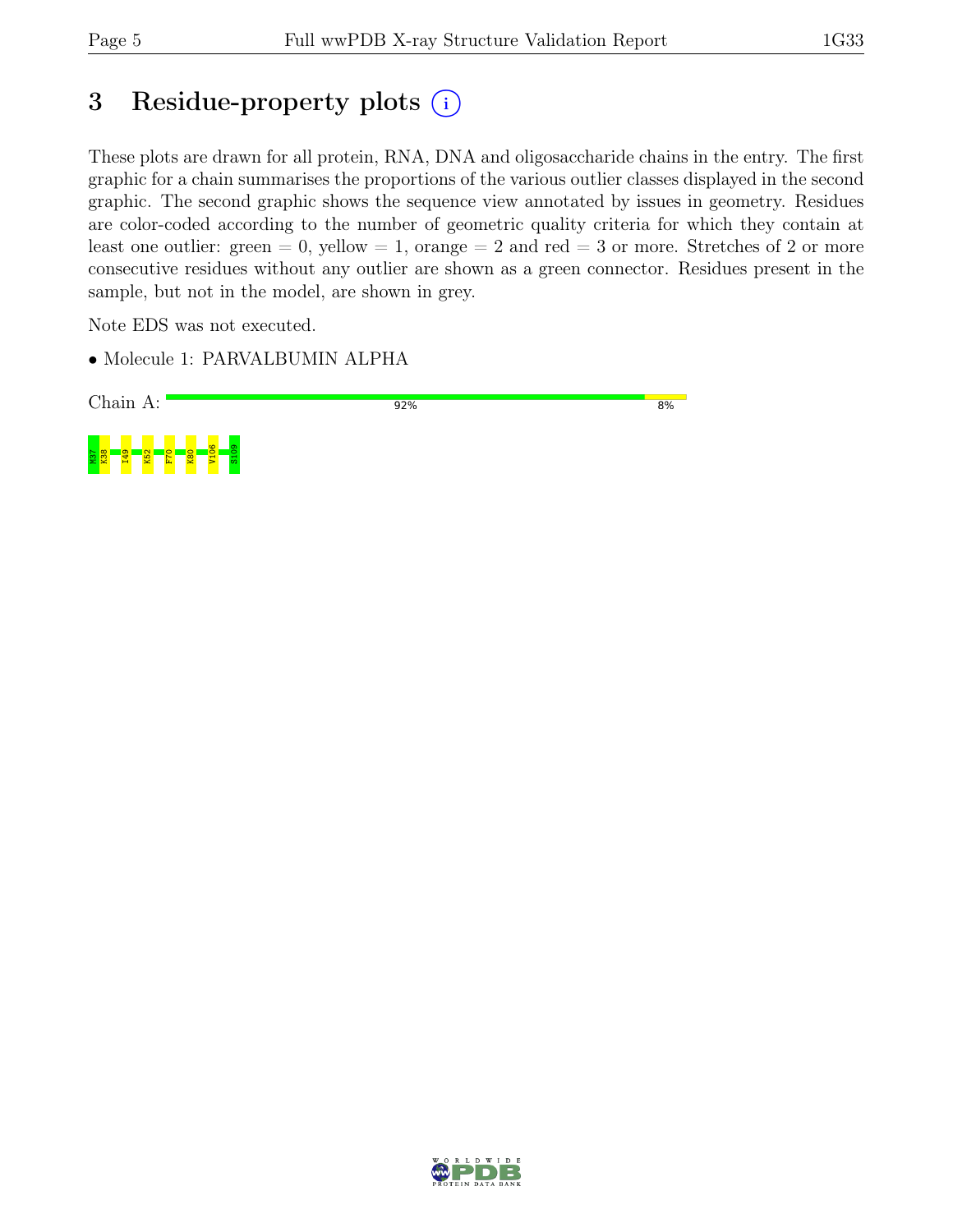# 4 Data and refinement statistics  $(i)$

Xtriage (Phenix) and EDS were not executed - this section is therefore incomplete.

| Property                               | Value                                            | <b>Source</b> |  |
|----------------------------------------|--------------------------------------------------|---------------|--|
| Space group                            | P 21 21 2                                        | Depositor     |  |
| Cell constants                         | $25.61\text{\AA}$<br>$50.68\text{\AA}$<br>48.93Å | Depositor     |  |
| a, b, c, $\alpha$ , $\beta$ , $\gamma$ | $90.00^\circ$<br>$90.00^\circ$<br>$90.00^\circ$  |               |  |
| Resolution (A)                         | 36.00<br>- 1.44                                  | Depositor     |  |
| % Data completeness                    | 98.8 (36.00-1.44)                                | Depositor     |  |
| (in resolution range)                  |                                                  |               |  |
| $\mathrm{R}_{merge}$                   | (Not available)                                  | Depositor     |  |
| $\mathrm{R}_{sym}$                     | 0.06                                             | Depositor     |  |
| Refinement program                     | X-PLOR 3.851                                     | Depositor     |  |
| $R, R_{free}$                          | 0.200<br>0.169<br>$\ddot{\phantom{a}}$           | Depositor     |  |
| Estimated twinning fraction            | No twinning to report.                           | Xtriage       |  |
| Total number of atoms                  | 620                                              | wwPDB-VP      |  |
| Average B, all atoms $(A^2)$           | 16.0                                             | wwPDB-VP      |  |

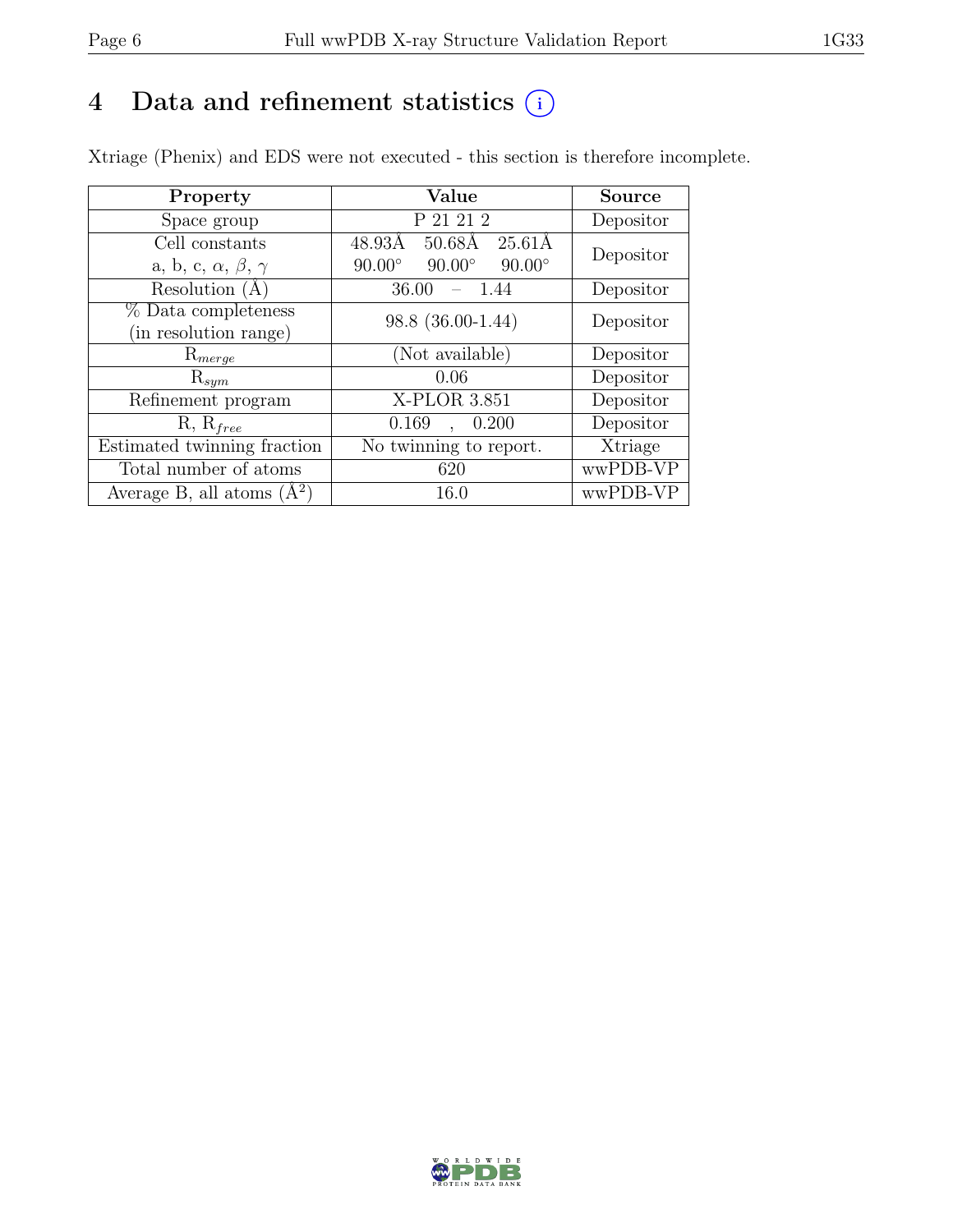# 5 Model quality  $(i)$

# 5.1 Standard geometry  $(i)$

Bond lengths and bond angles in the following residue types are not validated in this section: SO4, CA

The Z score for a bond length (or angle) is the number of standard deviations the observed value is removed from the expected value. A bond length (or angle) with  $|Z| > 5$  is considered an outlier worth inspection. RMSZ is the root-mean-square of all Z scores of the bond lengths (or angles).

| $Mol$ Chain |      | Bond lengths                    | Bond angles |       |  |
|-------------|------|---------------------------------|-------------|-------|--|
|             |      | RMSZ $ #Z  > 5$ RMSZ $ #Z  > 5$ |             |       |  |
|             | 0.92 | 0/597                           | 0.87        | 0/790 |  |

There are no bond length outliers.

There are no bond angle outliers.

There are no chirality outliers.

There are no planarity outliers.

### 5.2 Too-close contacts  $(i)$

In the following table, the Non-H and H(model) columns list the number of non-hydrogen atoms and hydrogen atoms in the chain respectively. The H(added) column lists the number of hydrogen atoms added and optimized by MolProbity. The Clashes column lists the number of clashes within the asymmetric unit, whereas Symm-Clashes lists symmetry-related clashes.

|  |     |     | Mol   Chain   Non-H   H(model)   H(added)   Clashes   Symm-Clashes |
|--|-----|-----|--------------------------------------------------------------------|
|  | 566 | 573 |                                                                    |
|  |     |     |                                                                    |
|  |     |     |                                                                    |
|  |     |     |                                                                    |
|  |     |     |                                                                    |

The all-atom clashscore is defined as the number of clashes found per 1000 atoms (including hydrogen atoms). The all-atom clashscore for this structure is 3.

All (3) close contacts within the same asymmetric unit are listed below, sorted by their clash magnitude.

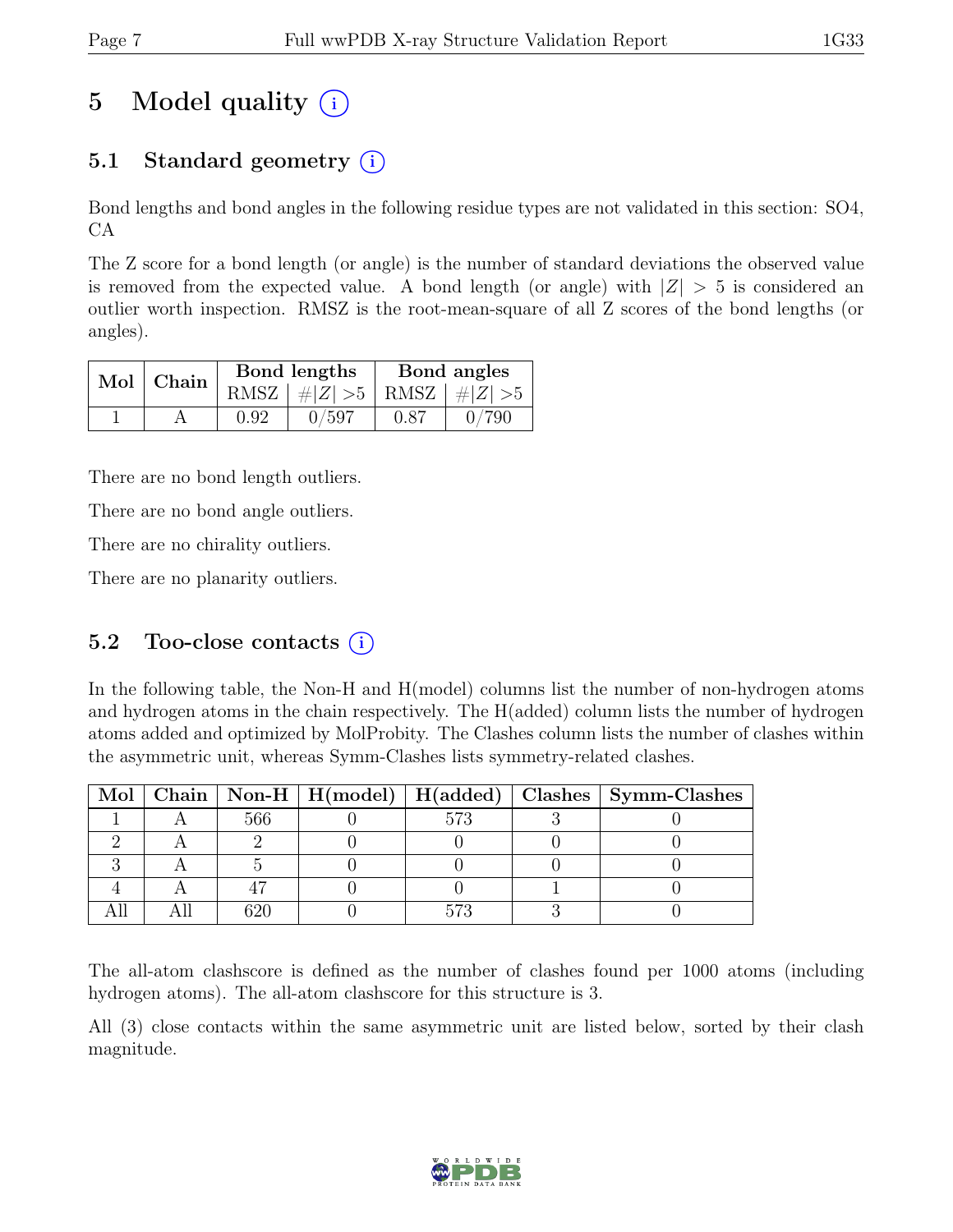| Atom-1                                  | Atom-2               | Interatomic<br>distance $(\AA)$ | Clash<br>overlap $(A)$ |  |
|-----------------------------------------|----------------------|---------------------------------|------------------------|--|
| 1: A:49: ILE:O                          | 1: A:52: LYS:HD3     | 2.15                            | 0.47                   |  |
| 1: A:80: LYS: HG3                       | 4: A:345: HOH:O      | 2.17                            | 1.44                   |  |
| $1 \cdot A \cdot 70 \cdot PHE \cdot HZ$ | 1: A: 106: VAL: HG11 | - 87                            |                        |  |

There are no symmetry-related clashes.

# 5.3 Torsion angles  $(i)$

#### 5.3.1 Protein backbone  $(i)$

In the following table, the Percentiles column shows the percent Ramachandran outliers of the chain as a percentile score with respect to all X-ray entries followed by that with respect to entries of similar resolution.

The Analysed column shows the number of residues for which the backbone conformation was analysed, and the total number of residues.

|  | Mol   Chain   Analysed   Favoured   Allowed   Outliers   Percentiles |  |                                                              |
|--|----------------------------------------------------------------------|--|--------------------------------------------------------------|
|  | $+75/73$ (103%)   75 (100%)                                          |  | $\begin{array}{ c c c c c }\n\hline\n100 & 100\n\end{array}$ |

There are no Ramachandran outliers to report.

#### 5.3.2 Protein sidechains  $(i)$

In the following table, the Percentiles column shows the percent sidechain outliers of the chain as a percentile score with respect to all X-ray entries followed by that with respect to entries of similar resolution.

The Analysed column shows the number of residues for which the sidechain conformation was analysed, and the total number of residues.

|  | Mol   Chain   Analysed   Rotameric   Outliers   Percentiles |  |       |  |  |
|--|-------------------------------------------------------------|--|-------|--|--|
|  | $\mid 66/60 \ (110\%) \mid 65 \ (98\%) \mid 1 \ (2\%) \mid$ |  | 65 34 |  |  |

All (1) residues with a non-rotameric sidechain are listed below:

| $Chain +$ | Res | ne- |  |
|-----------|-----|-----|--|
|           |     |     |  |

Sometimes sidechains can be flipped to improve hydrogen bonding and reduce clashes. All (1) such sidechains are listed below:

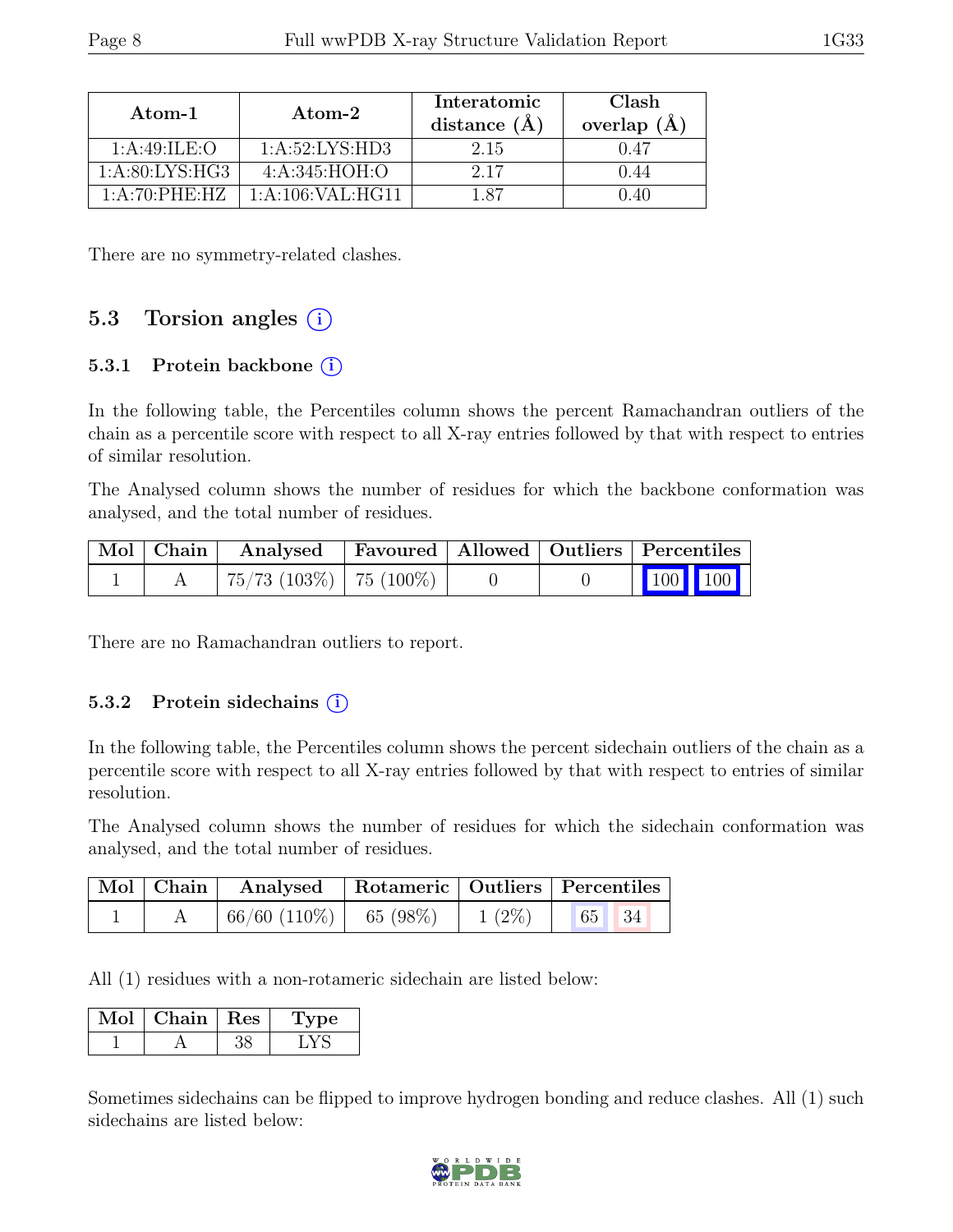| Mol | $\mid$ Chain $\mid$ Res | рe. |  |
|-----|-------------------------|-----|--|
|     |                         |     |  |

#### 5.3.3 RNA  $(i)$

There are no RNA molecules in this entry.

### 5.4 Non-standard residues in protein, DNA, RNA chains (i)

There are no non-standard protein/DNA/RNA residues in this entry.

### 5.5 Carbohydrates (i)

There are no monosaccharides in this entry.

## 5.6 Ligand geometry  $(i)$

Of 3 ligands modelled in this entry, 2 are monoatomic - leaving 1 for Mogul analysis.

In the following table, the Counts columns list the number of bonds (or angles) for which Mogul statistics could be retrieved, the number of bonds (or angles) that are observed in the model and the number of bonds (or angles) that are defined in the Chemical Component Dictionary. The Link column lists molecule types, if any, to which the group is linked. The Z score for a bond length (or angle) is the number of standard deviations the observed value is removed from the expected value. A bond length (or angle) with  $|Z| > 2$  is considered an outlier worth inspection. RMSZ is the root-mean-square of all Z scores of the bond lengths (or angles).

| Mol<br>Type | Chain | $\mathbf{Res}$ |     | Bond lengths             |        | Bond angles |         |        |             |  |
|-------------|-------|----------------|-----|--------------------------|--------|-------------|---------|--------|-------------|--|
|             |       |                |     | Link                     | Counts | RMSZ        | #Z  > 2 | Counts | RMSZ $ #Z $ |  |
|             | SO4   |                | 200 | $\overline{\phantom{a}}$ |        | 0.67        |         | 6.6.6  | $\rm 0.23$  |  |

There are no bond length outliers.

There are no bond angle outliers.

There are no chirality outliers.

There are no torsion outliers.

There are no ring outliers.

No monomer is involved in short contacts.

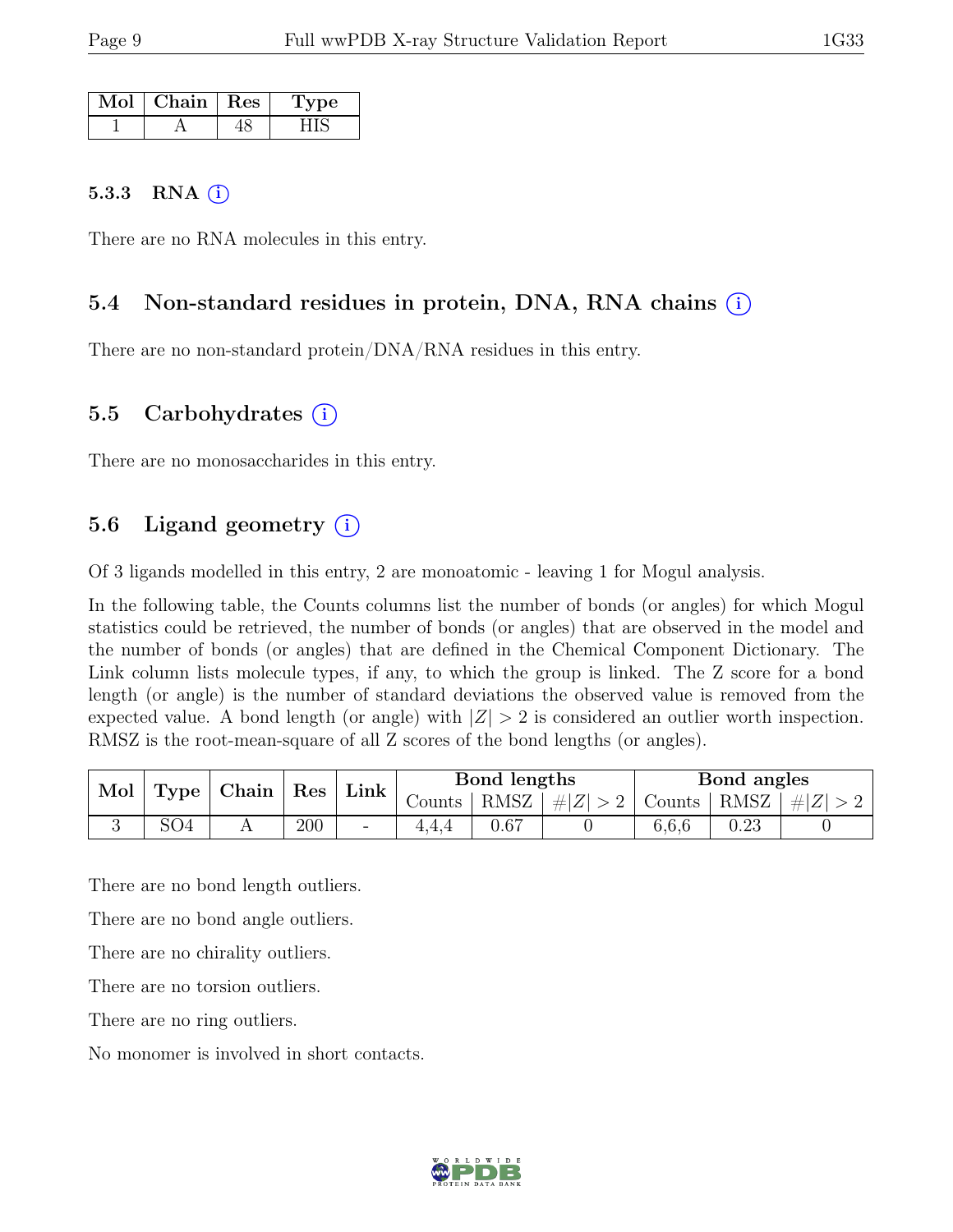# 5.7 Other polymers (i)

There are no such residues in this entry.

# 5.8 Polymer linkage issues (i)

There are no chain breaks in this entry.